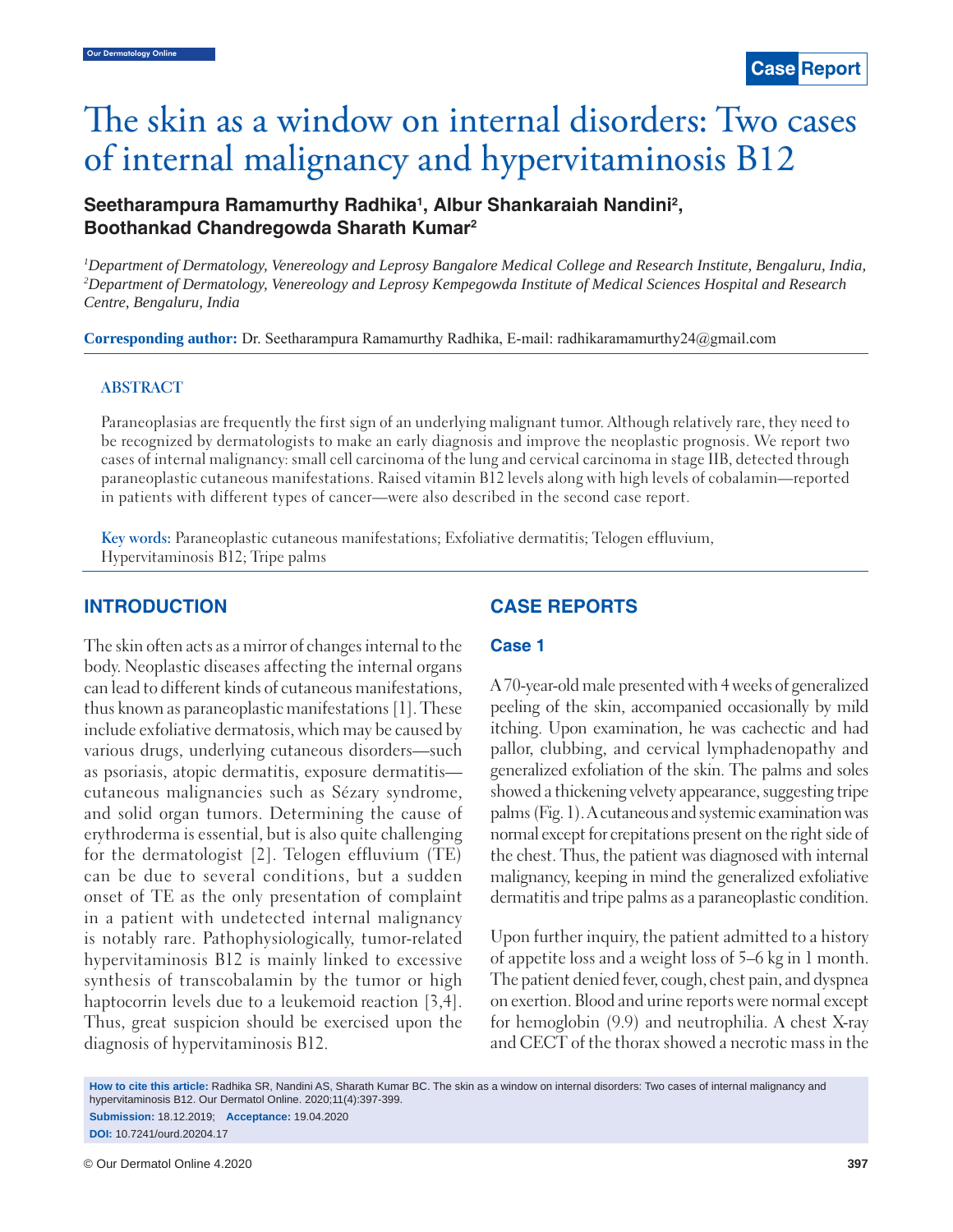upper right lung lobe with cavitation and mediastinal lymphadenopathy (Fig. 2). A skin biopsy was taken from the palm, showing features of tripe palms. FNAC (Fig. 3a) and a transcutaneous CT-guided lung biopsy were done and revealed small cell carcinoma of the lung (Fig. 3b). An upper GI endoscopy was also done to rule out GI malignancies, showing grade B esophagitis. Thus, the patient was referred to a medical oncologist for further management. The patient died within a few days of referral to a higher center.

#### **Case 2**

Upon further evaluation, the patient gave a history of itching over the vulval area for the past few months. Upon local genital examination, an irregular firm-tohard mass was present in the anterior lip of the cervix, which bled on touch (Fig. 4). A horizontal group of superficial inguinal lymphadenopathy was also present. A cutaneous and systemic examination was normal. A biopsy of the mass was done, showing a carcinoma of the cervix (Fig. 5). Abdominal and pelvic USG showed mild and diffuse thickening of the urinary bladder wall and hydrometra secondary to the obstruction from



**Figure 1:** Generalized exfoliation of the skin with tripe palms and soles.



**Figure 2:** A chest X-ray with an opacity in the upper right and middle zone with air-fluid levels. CECT of the thorax showing a necrotic mass in the upper right lung lobe with cavitation and mediastinal lymphadenopathy.

the bulky cervix (enlarged and irregular). A chest X-ray was normal. CT of the pelvis showed a mass in the cervix causing upstream hydrometra, thickening of the entire length of the vagina, and infiltration. After the clinical examination and investigation, the patient was diagnosed with a carcinoma of the cervix in stage IIB. The patient underwent 5 weekly cycles of cisplatin (CT) with concurrent EBRT at a dose of 45 Gy in 25 fractions to the pelvis with a 15 MV beam for 5 weeks. The patient tolerated the treatment well.

#### **DISCUSSION**

A study done on 139 malignant patients demonstrated the association between hypervitaminosis B12 and solid neoplasms [13]. Hepatocellular carcinoma (HCC), secondary liver tumor, breast cancer, colon cancer, stomach cancer, and pancreatic tumor were some of the relevant carcinomas associated [14,15]. The exact pathophysiology of underlying cancer causing high plasma B12 levels has not been well understood. B12 circulates by binding to either haptocorrin or transcobalamin. Cancer may, thus, affect the metabolism of vitamin B12



**Figure 3:** (a) FNAC of the lung showing atypical cells in clusters, individual cells with a high NC ratio, and multinucleated giant cells. (b) A lung biopsy showing nests of tumor cells around a blood vessel, individual cells with minimal cytoplasm, hyperchromatic nuclei, atypical cells arranged in clusters with a high nucleus-cytoplasmic ratio, a moderate amount of cytoplasm, a vesicular nucleus, and prominent nucleoli.



**Figure 4:** An irregular firm-to-hard 2x3 cm mass present over the anterior lip of the cervix.